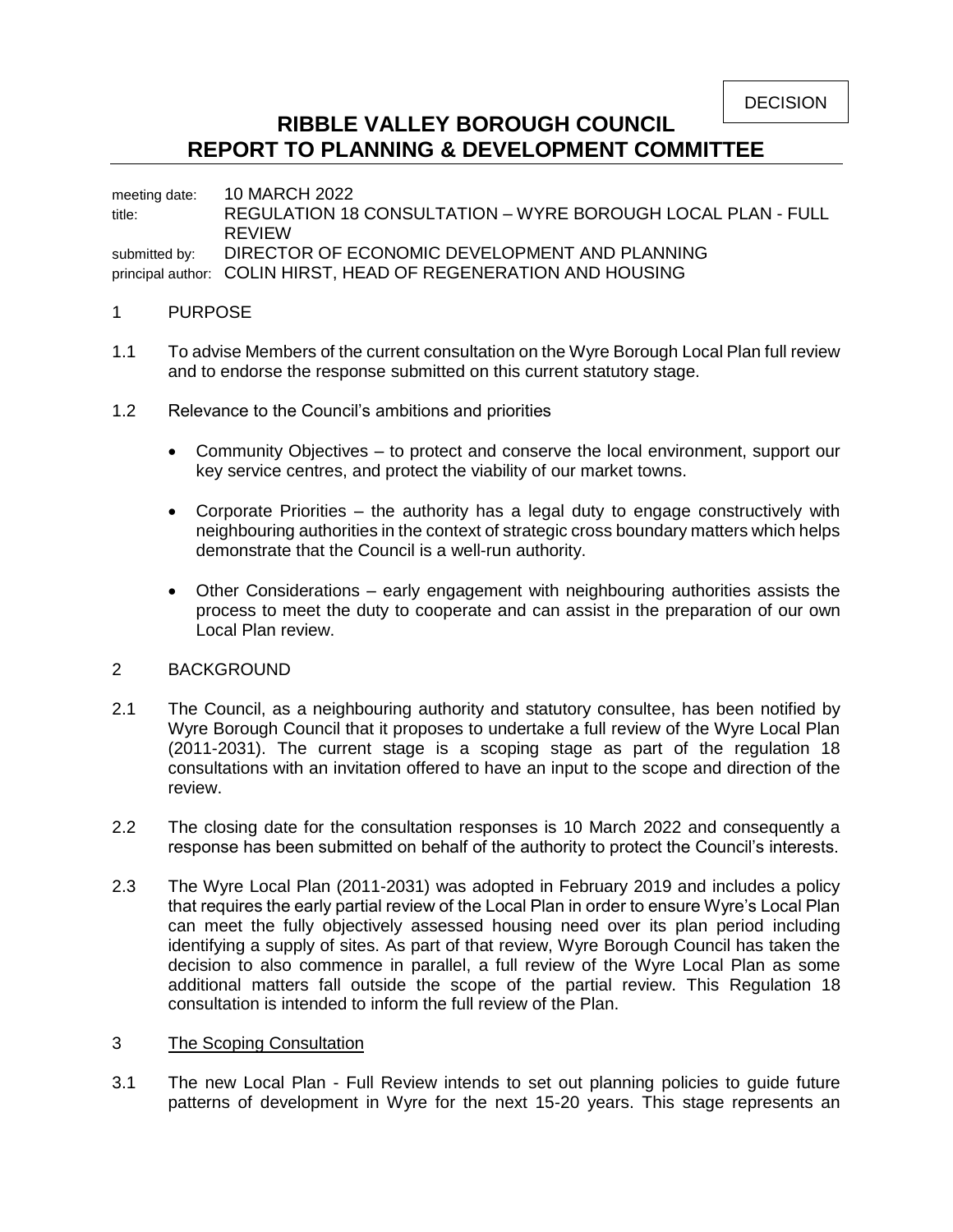opportunity whereby the community and other stakeholders (including Ribble Valley Borough Council) are asked to identify any issues they consider the new Local Plan should address and also to identify evidence required to support the Plan's preparation. There are no predetermined issues to be considered at this stage and the evidence base itself has not been determined in terms of what is required to support that review.

- 3.2 Therefore, this exercise allows an opportunity to highlight key issues of concern at an early stage. Wyre Borough Council have identified that amongst other things as the Council has declared a climate emergency since their Local Plan was adopted, mitigating the impact of, and adapting to climate change will be a key issue for consideration in developing the new Plan. Wyre have also highlighted a need to respond to revisions to the Use Classes Order that recently came into effect since the Plan was adopted. These issues raise no areas of conflict for Ribble Valley and represent consistent themes.
- 3.3 At this stage, it is not considered that any matters of concern need to be raised or addressed in relation to Wyre's Local Plan. Whilst in the past there have been cross boundary issues, particularly in relation to developments along the A6 corridor and its subsequent impact upon the Broughton motorway junction (due to concerns in relation to developments at Longridge) these issues have largely been resolved following the Broughton bypass being implemented. Previous cross-boundary issues with Wyre in relation to the development proposals, have been effectively resolved.
- 3.4 As a matter of course, ongoing dialogue takes place with neighbouring authorities and to date these have not raised any areas of concern. In the main, the principal area where there is a need to ensure consistency relates to the Area of Outstanding Natural Beauty which is a designation shared across parts of Wyre and Ribble Valley, however the broad approach to this has never raised any issues of inconsistency with both authorities seeking to address the intent and purpose of the national designation.
- 3.5 As indicated in relation to this early stage, the responses were due to be received by 5pm on the 10 March 2022 and consequently in view of the issues discussed above, the Head of Regeneration and Housing has responded to Wyre advising that at this stage there are no specific issues that the Council would wish to see addressed. Attention has also been drawn to the need to continue with ongoing dialogue as a matter of course in recognition of the need to ensure both authorities address the duty to cooperate. Members are asked to endorse this response.
- 3.6 If issues do arise there will be further Plan making stages where matters can be raised through the statutory process, however we would anticipate resolving most of these issues through dialogue.
- 4 RISK ASSESSMENT
- 4.1 The approval of this report may have the following implications
	- Resources there are no direct resource implications as a consequence of this report. Current work is contained within revenue budgets.
	- Technical, Environmental and Legal neighbouring authorities have a legal duty to cooperate on strategic matters.